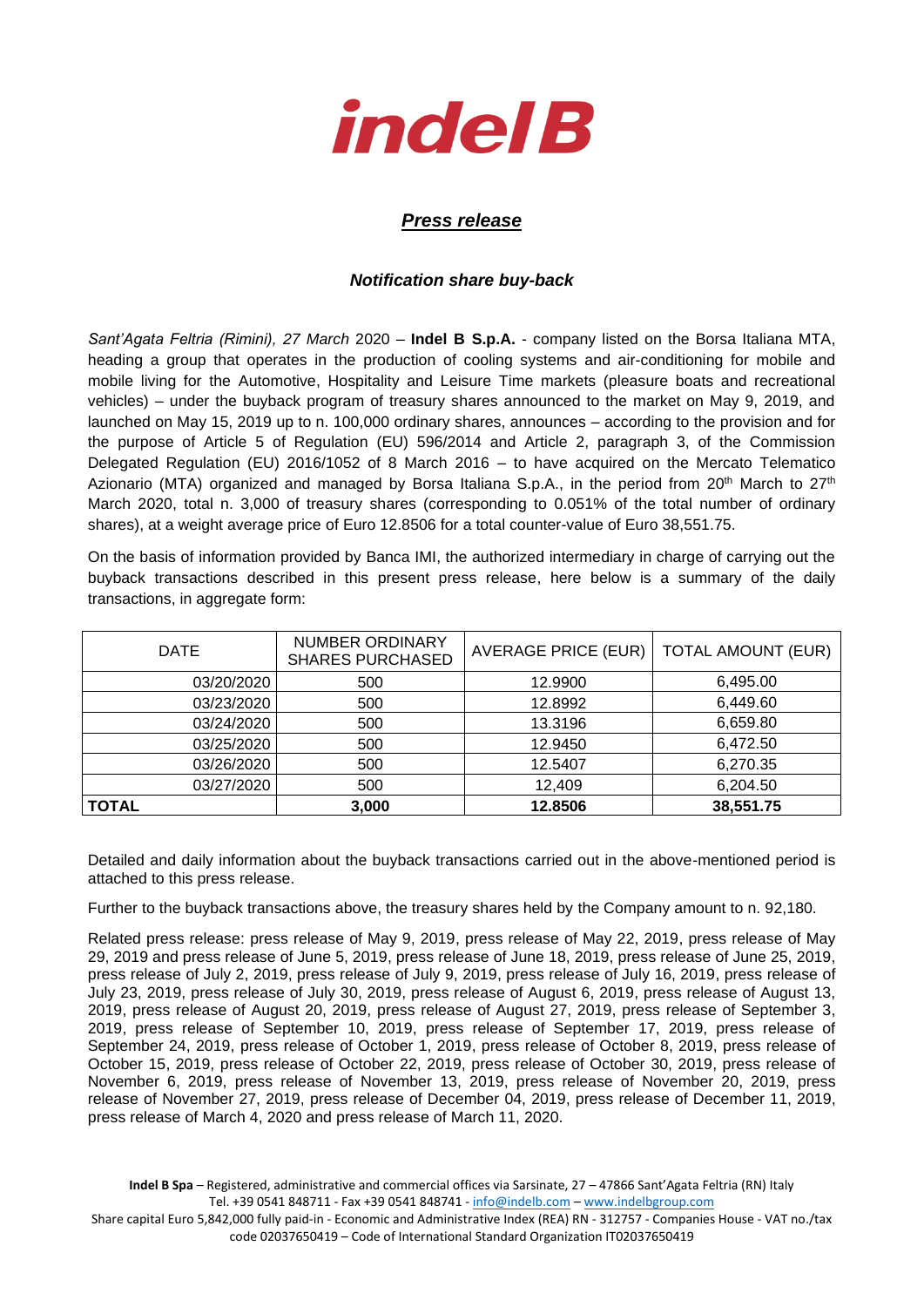This press release is available to the public at the Company's registered office, at Borsa Italiana, on the storage mechanism authorised by Consob "**1info**" [\(www.1info.it\)](file:///C:/Users/ddelietovollaro/AppData/Local/Microsoft/Windows/INetCache/Content.Outlook/T87B94UR/www.1info.it) and in the specific sections of the website [www.indelbgroup.com.](http://www.indelbgroup.com/)

\* \* \*

*Indel B S.p.A. is a company listed on the MTA segment of the Italian stock exchange and is controlled by AMP.FIN S.r.l., in turn held entirely by the Berloni family. Indel B S.p.A. heads an important Group that operates worldwide and has been active for the last 50 years in the mobile cooling sector applicable to the Automotive, Leisure time and Hospitality cooling segments. The Group also operates in mobile climate control, with specific reference to the Automotive market, represented by commercial vehicles, minibuses, ambulances, agricultural and earth-moving*  machinery, and in the Cooling Appliances sector, which mainly comprises cellars for storing wine and small *refrigerators for storing milk. The company has a market cap of approximately Euro 72 million.* 

## **Contact details**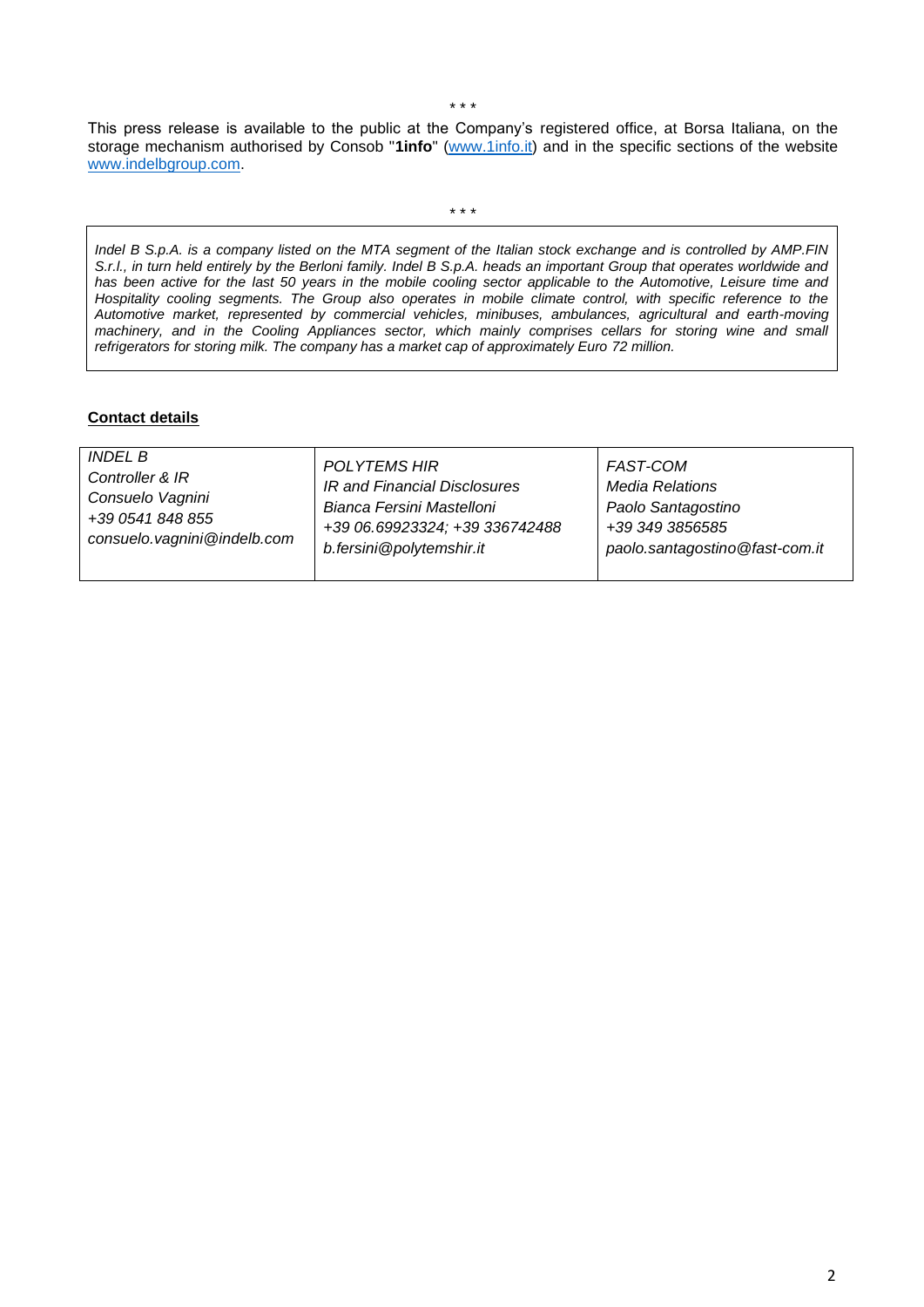## **Attached**

| <b>Fill ID</b>  | <b>Fill Date</b> | <b>Fill Time</b> | B/S        | <b>Country</b> | <b>Market</b> | <b>Security Ref.</b> | <b>Fill Price</b> | Fill Qty       |
|-----------------|------------------|------------------|------------|----------------|---------------|----------------------|-------------------|----------------|
| FpiuaDs8        | 20/03/2020       | 17:08:03.253.866 | Buy        | IT.ico         | <b>MTA</b>    | <b>INDB</b>          | 12,95             | 3              |
| FpiuaEUN        | 20/03/2020       | 17:15:18.249.544 | Buy        | IT.ico         | <b>MTA</b>    | <b>INDB</b>          | 12,95             | 3              |
| FpiuaEYG        | 20/03/2020       | 17:15:57.304.259 | Buy        | IT.ico         | <b>MTA</b>    | <b>INDB</b>          | 12,95             | $\overline{2}$ |
| FpiuaEkD        | 20/03/2020       | 17:17:37.304.819 | Buy        | IT.ico         | <b>MTA</b>    | <b>INDB</b>          | 12,95             | $\mathbf{1}$   |
| FpiuaEtl        | 20/03/2020       | 17:19:17.306.780 | Buy        | IT.ico         | <b>MTA</b>    | <b>INDB</b>          | 12,95             | $\mathbf{1}$   |
| FpiuaF99        | 20/03/2020       | 17:20:57.304.065 | Buy        | IT.ico         | <b>MTA</b>    | <b>INDB</b>          | 12,95             | $\mathbf{1}$   |
| FpiuaFJu        | 20/03/2020       | 17:22:32.627.665 | Buy        | IT.ico         | <b>MTA</b>    | <b>INDB</b>          | 13                | 50             |
| FpiuaFNb        | 20/03/2020       | 17:23:11.001.748 | Buy        | IT.ico         | <b>MTA</b>    | <b>INDB</b>          | 12,95             | $\mathbf{1}$   |
| FpiuaFNv        | 20/03/2020       | 17:23:14.371.021 | Buy        | IT.ico         | <b>MTA</b>    | <b>INDB</b>          | 13                | 50             |
| FpiuaFSG        | 20/03/2020       | 17:23:49.891.528 | Buy        | IT.ico         | <b>MTA</b>    | <b>INDB</b>          | 13                | 50             |
| FpiuaFXU        | 20/03/2020       | 17:24:27.970.666 | Buy        | IT.ico         | <b>MTA</b>    | <b>INDB</b>          | 12,95             | $\mathbf{1}$   |
| FpiuaFZ1        | 20/03/2020       | 17:24:40.581.883 | Buy        | IT.ico         | <b>MTA</b>    | <b>INDB</b>          | 13                | 50             |
| FpiuaFdu        | 20/03/2020       | 17:25:12.595.094 | Buy        | IT.ico         | <b>MTA</b>    | <b>INDB</b>          | 13                | 50             |
| FpiuaFie        | 20/03/2020       | 17:25:50.660.693 | Buy        | IT.ico         | <b>MTA</b>    | <b>INDB</b>          | 13                | 50             |
| FpiuaFo5        | 20/03/2020       | 17:26:28.621.013 | Buy        | IT.ico         | <b>MTA</b>    | <b>INDB</b>          | 12,95             | $\mathbf{1}$   |
| FpiuaFo9        | 20/03/2020       | 17:26:29.069.791 | Buy        | IT.ico         | <b>MTA</b>    | <b>INDB</b>          | 13                | 50             |
| FpiuaFtY        | 20/03/2020       | 17:27:07.679.707 | Buy        | IT.ico         | <b>MTA</b>    | <b>INDB</b>          | 13                | 50             |
| FpiuaFyA        | 20/03/2020       | 17:27:39.750.263 | Buy        | IT.ico         | <b>MTA</b>    | <b>INDB</b>          | 12,95             | 50             |
| FpiuaGCS        | 20/03/2020       | 17:29:00.894.700 | Buy        | IT.ico         | <b>MTA</b>    | <b>INDB</b>          | 12,95             | 36             |
|                 |                  |                  |            |                |               |                      |                   |                |
| GMQXIO0d        | 23/03/2020       | 10:26:54.815.639 | Buy        | IT.ico         | <b>MTA</b>    | <b>INDB</b>          | 12,75             | 40             |
| GMQXIO0c        | 23/03/2020       | 10:26:54.815.639 | Buy        | IT.ico         | <b>MTA</b>    | <b>INDB</b>          | 12,8              | 50             |
| <b>GMQXIVyC</b> | 23/03/2020       | 14:19:36.997.738 | Buy        | IT.ico         | <b>MTA</b>    | <b>INDB</b>          | 12,9              | 50             |
| GMQXIY6h        | 23/03/2020       | 15:05:57.955.042 | Buy        | IT.ico         | <b>MTA</b>    | <b>INDB</b>          | 12,9              | 60             |
| GMQXIaV5        | 23/03/2020       | 15:56:33.034.221 | Buy        | IT.ico         | <b>MTA</b>    | <b>INDB</b>          | 12,9              | 50             |
| GMQXIdqH        | 23/03/2020       | 16:52:03.386.760 | Buy        | IT.ico         | <b>MTA</b>    | <b>INDB</b>          | 12,9              | 90             |
| GMQXIeWr        | 23/03/2020       | 17:02:33.005.286 | Buy        | IT.ico         | <b>MTA</b>    | <b>INDB</b>          | 12,95             | 60             |
| GMQXIeX0        | 23/03/2020       | 17:02:38.442.074 | Buy        | IT.ico         | <b>MTA</b>    | <b>INDB</b>          | 12,95             | 48             |
| GMQXIeY1        | 23/03/2020       | 17:02:45.954.986 | Buy        | IT.ico         | <b>MTA</b>    | <b>INDB</b>          | 13                | 50             |
| GMQXIeYI        | 23/03/2020       | 17:02:49.513.273 | Buy        | IT.ico         | <b>MTA</b>    | <b>INDB</b>          | 13                | 2              |
|                 |                  |                  |            |                |               |                      |                   |                |
| GXHHI9tY        | 24/03/2020       | 11:33:18.564.025 | Buy        | IT.ico         | MTA           | <b>INDB</b>          | 13,3              | 50             |
| GXHHID4e        | 24/03/2020       | 13:10:07.220.690 | Buy        | IT.ico         | <b>MTA</b>    | <b>INDB</b>          | 13,25             | 50             |
| GXHHID5D        | 24/03/2020       | 13:10:16.142.055 | Buy        | IT.ico         | <b>MTA</b>    | <b>INDB</b>          | 13,3              | 50             |
| <b>GXHHIF0v</b> | 24/03/2020       | 14:20:09.833.785 | Buy        | IT.ico         | <b>MTA</b>    | <b>INDB</b>          | 13,3              | 50             |
| GXHHIH2I        | 24/03/2020       | 15:12:15.183.942 | Buy        | IT.ico         | <b>MTA</b>    | <b>INDB</b>          | 13,3              | 50             |
| <b>GXHHIKYo</b> | 24/03/2020       | 16:26:02.536.663 | <b>Buy</b> | IT.ico         | <b>MTA</b>    | <b>INDB</b>          | 13,3              | 50             |
| <b>GXHHIKYq</b> | 24/03/2020       | 16:26:02.654.161 | Buy        | IT.ico         | MTA           | <b>INDB</b>          | 13,25             | 50             |
| <b>GXHHINXc</b> | 24/03/2020       | 17:18:24.659.255 | Buy        | IT.ico         | <b>MTA</b>    | <b>INDB</b>          | 13,4              | 74             |
| <b>GXHHIONB</b> | 24/03/2020       | 17:29:01.004.443 | <b>Buy</b> | IT.ico         | <b>MTA</b>    | <b>INDB</b>          | 13,5              | 50             |
| <b>GXHHIOSE</b> | 24/03/2020       | 17:29:36.630.388 | <b>Buy</b> | IT.ico         | <b>MTA</b>    | <b>INDB</b>          | 13,2              | 26             |

**Indel B Spa** – Registered, administrative and commercial offices via Sarsinate, 27 – 47866 Sant'Agata Feltria (RN) Italy Tel. +39 0541 848711 - Fax +39 0541 848741 - [info@indelb.com](mailto:info@indelb.com) – [www.indelbgroup.com](http://www.indelbgroup.com/)

Share capital Euro 5,842,000 fully paid-in - Economic and Administrative Index (REA) RN - 312757 - Companies House - VAT no./tax code 02037650419 – Code of International Standard Organization IT02037650419